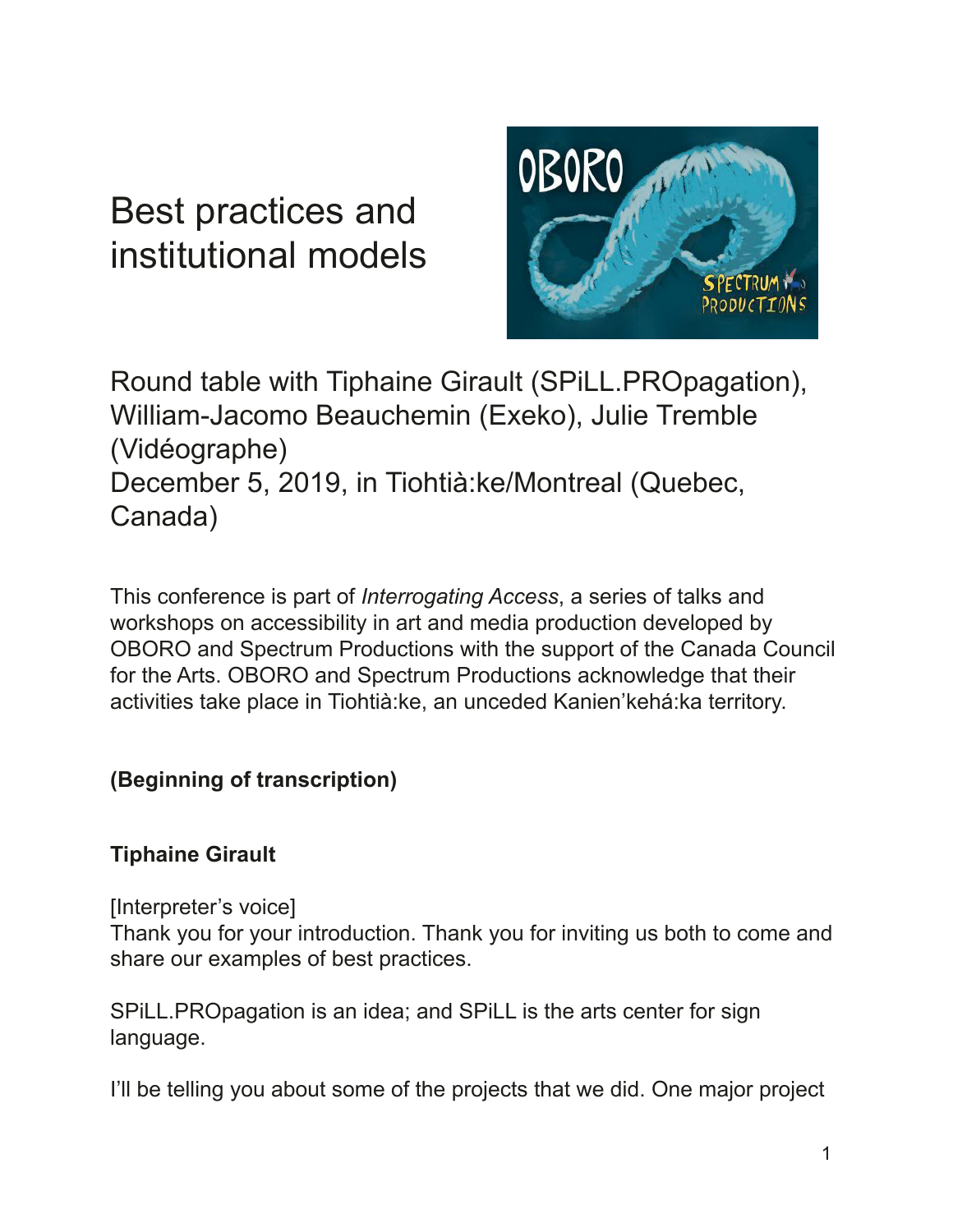that has had infuence is the manifesto. Now, we know that the word "manifesto" can be misunderstood, and we wouldn't want that. It's a really positive word.

In this manifesto, we address the deconstruction of phonocentrism.

In the social world, people think that everything is focused on what can be heard, on speech. We had this discussion when we created the manifesto, and everyone agreed to sign it.

Basically, we were sowing a seed, with a goal to reap activities, or changes, where each person could act in their own capacity to disseminate sign language and visual arts.

I'll give you another example: it's a theatre play. It was created in Gatineau. There are three Deaf actors, plus two more who are allies.

The artists created the play, but what was really special and had a real impact on the audience was that the actors had several options for expression: in Quebec Sign Language, American Sign Language, Persian Sign Language, and through drawing and cartooning, all at the same time. So everything was happening, three different stories simultaneously on stage. The audience could walk from one person to the next, take a look and try to understand a little bit of what was happening.

It gave the audience an idea of what we Deaf people experience when we look at hearing people speaking, and we can't understand. We look at each person separately, and we don't really understand what's going on. So we created this experience for the audience.

Then, still relating to the manifesto—remember that it was the little seed that we sowed to grow more ideas—we discussed what we were going to do and we came up with "signécologie."

Here is the sign for *signécologie*: [sign]

So, we consider phonocentrism, languages everywhere in the world, the arts. And it's an ecological system, basically. It's how all this lives together, every day. How can we succeed in linking all of it? That means, then, that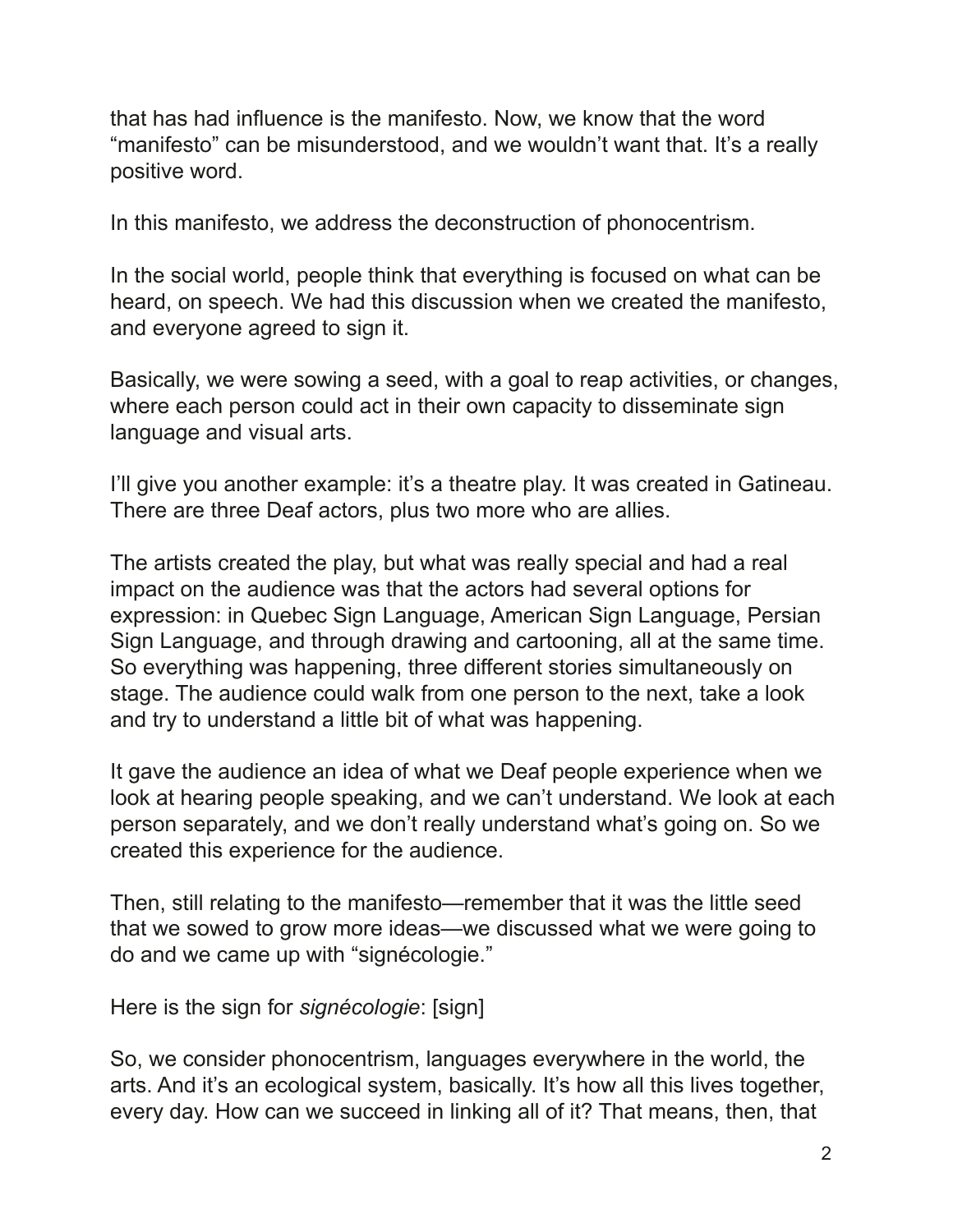everyone is welcome, not just Deaf people, and everyone can participate in *signécologie*.

On the screen, we see at the top of the slide the defnition of *signécologie*. What we're saying is that *signécologie* is everyone—Anne, Ms. Tremble, Julie, all people are part of *signécologie*. Each project that's shared, put in common with a link creates *signécologie*. It's like ecology, basically, but it's "sign ecology."

This discussion that I'm bringing you tonight, I know that it will launch many conversations and bring up several questions.

We can also wonder what the differences can be between accessibility and allies. I'll give you some short examples to help you understand the difference.

Recently, we set up a residence. With the artists, we included Emmanuelle Jacques who is an ally of our SPiLL group, and she helped and guided us in making a map.

So we, the Deaf artists, brought the Ottawa-Gatineau map and said, "Well, before, it used to be like that, such and such building," and we put colours to identify them. When it's red, it's because there are ASL interpreters; when it's blue, LSQ interpreters; and sometimes the colour is gray, because there was something before, but the services have disappeared over time.

Parliament is a good example of a gathering place, because of the visibility. If the interpreter is on the lawn, and the deaf people are at the bottom, the interpreters are at the top of the stairs—you know how Parliament's laid out—it's a good space for a gathering. So it's red.

Another example of an ally having a strong impact is at the National Gallery of Canada. A while back, someone used to work there, by the name of Elizabeth Sweeney. She worked at the National Gallery of Canada at the time, and the Deaf would go there, because she really made sure everything was accessible. She left to go to work at the Canada Council for the Arts. Now, with her leaving, the museum, which was labeled red and blue as accessible, has turned gray. Then, because of what we did as Deaf artists, even Vidéographe came, and *signécologie* started to bring things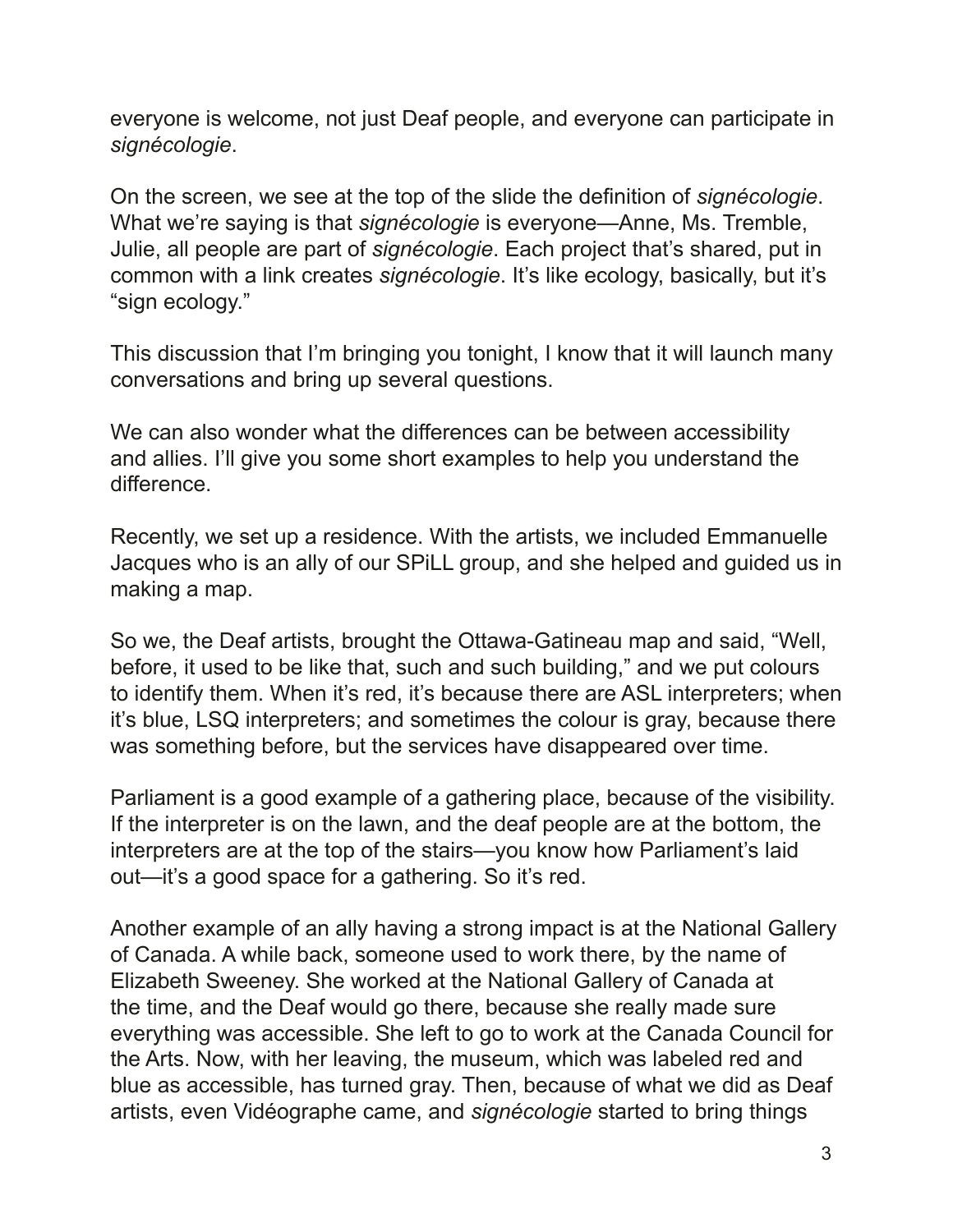back to life again.

So it's important to have allies, it's important to have exchanges, to have learning. Of course, it can be scary at first, because there aren't any readymade answers. So together, we learn how to work, sometimes overlapping, sometimes together, sometimes each on our own. We sow a seed, we go to one side. For example, Anne, all of this, everyone gets together and we work together, so that's *signécologie*. It allows for greater strength and creativity, an infnite possibility of creativity.

Another example was at Eyelevel, which is another artist-run arts center. At *Flotilla*, we went to a lecture. There was an event, and someone there was working with podcasts. So they asked Paula and me, "We'd love to make a podcast." But I use sign language, and a podcast isn't really an appropriate medium for someone who uses sign language! [laughs]

So that made us think, "How are we going to do this?" We got our heads around it a bit. What could we do? We weren't afraid, and we said, "Well, there must be a way of doing this." We talked, and decided: "Good, very well, I'm going to express myself in my language." So the interviewer was asking questions, and Paula was interpreting, and writing down what I said. We looked at it, and created the text respecting both cultures, then we gave this text to someone who read it and made the podcast. So there were three cultures involved in this podcast.

For those who listened to the podcast, there was quite an impact. Some people had an awakening, and said: "Okay, I want to become their ally," or "I'm curious," or "Ah, well, look at that, they're working on such and such project." So the podcast enabled us to do that. It's always a good thing to have an ally.

This is an example where maybe we should think about the difference between accessibility and being an ally; between simply providing accessibility, and being an ally.

In individual arts or collective arts, for example, we can say: "Okay, let's go, let's do it, then we'll see how it turns out."

We also have this video. The title is: *À l'intention des lieux de diffusion*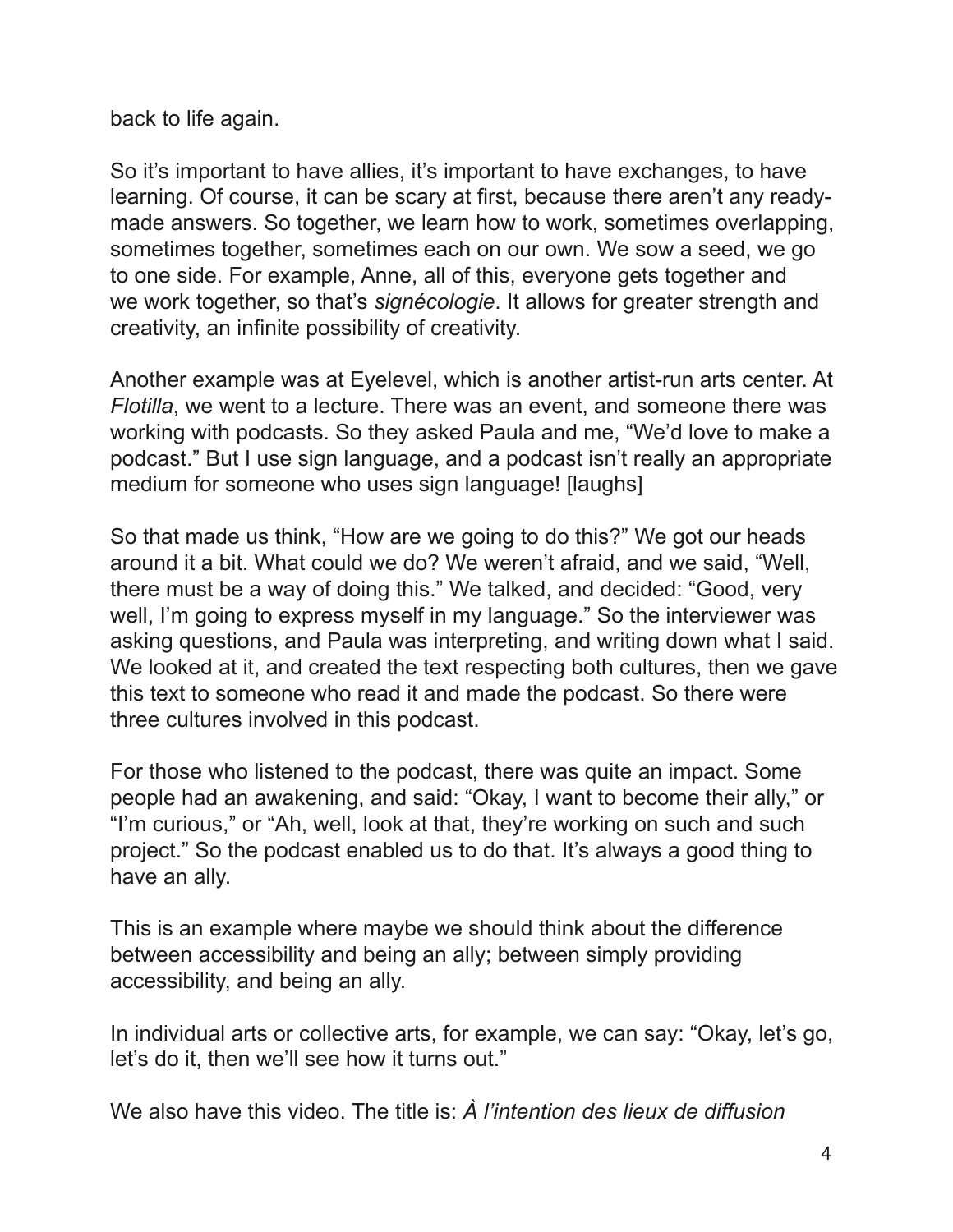[Information for venues]. You can watch this video at home, it can easily be found on the web. There's information for you, namely about what you can do, and what work is needed to become an ally. There's someone here, Julie, who is part of this video. Anne participated too.

It's interesting to see this information, which is very useful, because artists need it. It's worth taking the time to watch it, at your own pace.

Today's event here is an example of this, with Tamar, and how we got in touch. Two or three years ago, the Est-Nord-Est arts centre organized a residency for artists. Tamar was invited. She came to give a lecture, and then almost automatically became an ally. Since then, we've discussed curation, how we can establish it, how we can submit projects.

And the system… Well, hearing people are used to living within a certain system, but for us, that isn't necessarily the case.

So Karen Spencer, who is an ally, and it's very interesting to see that, well… We were walking around with our little Deaf group, and she took one look at us and said, "Come, come, come!" Okay, okay! What we did, as artists, is that we went to the beach, set up a clothesline between some trees, and really used the public space.

She pulled us out of our comfort zone and said: "Okay, now we're going out into the public space, we're doing a kind of 'coming-out' and showing everyone what we're able to do in that public space." Public space is a very interesting concept, and it has a great impact. Sometimes you'll see comics, or poetry, or videos, and it all has a different impact.

I don't know how much of an impact *signécologie* has had, but I think it can touch a lot of people all around the world.

That's all!

#### **William-Jacomo Beauchemin**

Hello everyone. Thank you for the invitation. It's a pleasure to be here and speak about accessibility.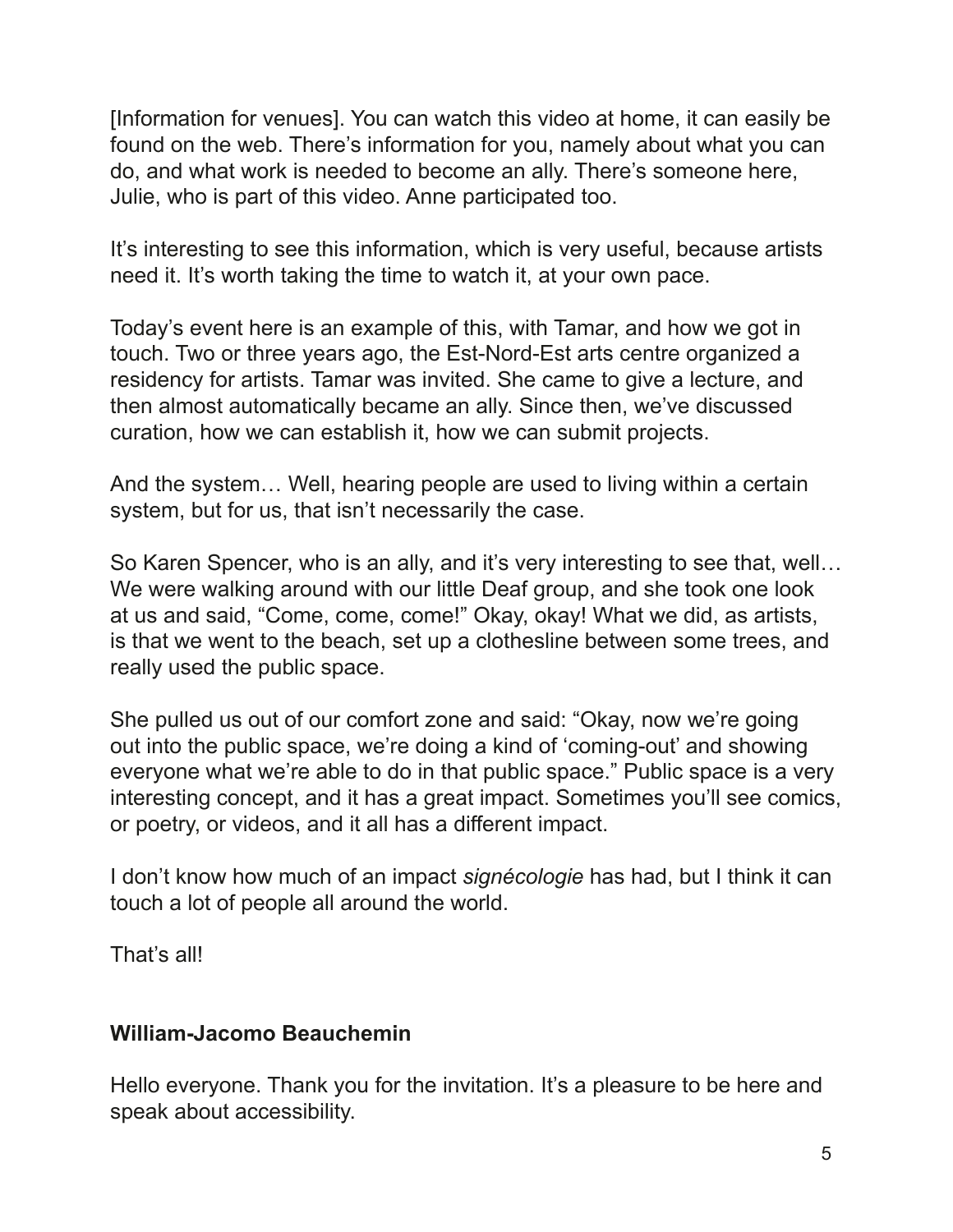I'm with a non-profit organization called Exeko, which focuses on issues of social inclusion through art and philosophy. We have different types of projects, ranging from artist residencies to mobile libraries, to social reflection workshops in youth centres, and so on.

On the topic of accessibility, this evening I'll tell you about a project that we carried out over the last three years, called "Integrative Culture Laboratory." We did this project to try to understand how cultural institutions could become more open, more accessible, and more inclusive.

The project was carried out with ten cultural institutions in Montreal, including several all around us here today: the TNM next door, Place des Arts, the BAnQ, and the city's two major orchestras. They're listed on the screen.

We also included in the process various social, community and artistic organizations that work with populations who may encounter barriers in accessing culture. We didn't work with every community dealing with obstacles, but those we worked with have fairly important barriers. I'll do a quick introduction of these community and social partners.

For the neuroatypical community, we worked with the Montreal Association for the Intellectually Handicapped, and with Les Muses, which is a professional training centre in performing arts.

We also worked with mental health organizations, including Les Impatients, which organizes art workshops for people living with mental health challenges, and Projet Collectif en inclusion à Montréal, which has more of a grassroots intervention approach on these issues.

We worked with people in at-risk situations, including L'Itinéraire newspaper and the Maison Tangente youth centre.

We also worked with families and young people from immigrant communities, and people of colour: Maison de la Syrie, which aims at disseminating and promoting Syrian cultures, and Bout du Monde, a collective of young Black artists.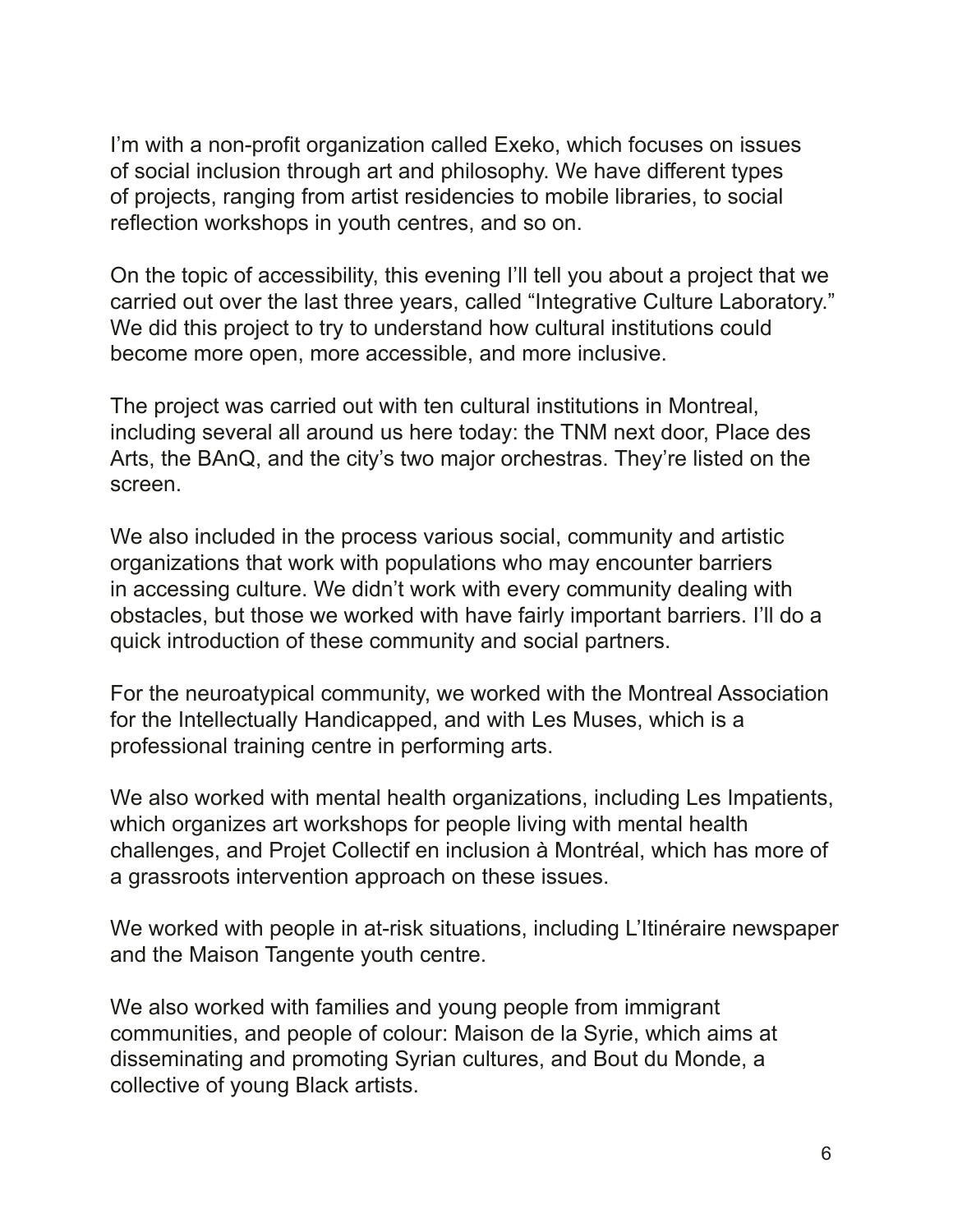These are all great organizations, and I encourage you to get to know them. Our goal was to work with all these folks to try to understand how cultural institutions can become more accessible and inclusive.

In the frst two years of the project, from 2016 to 2018, we worked in close partnership with these institutions, using more traditional social science approaches: interviews, program narrative analysis, programming, projects, and so on.

During this time, we also went on outings in cultural institutions with groups from our partner community organizations. So, we'd put together groups and go explore the space for the frst time, and ask ourselves, "What makes an institution accessible and inclusive?" using active research methods.

Then a few days later we'd go see a show, and do participatory observation, again using creative techniques. For example, it could be exploring the space, taking photos, taking notes, and so on.

And, finally, a few days after this outing, we would meet, and use our analysis grid to try to see what makes an institution accessible or inclusive, and what we could recommend to institutions to improve on that.

We did this for two years. They were really quite memorable experiences. Also, in these first two years, we did invisible theatre tours with intervention actors to try to understand what inclusion and accessibility meant in these institutions. We used this when we saw that there might be sensitive points for institutions in terms of accessibility, things where we wondered if we pushed a little, they would hold up, or not.

To do this, we created incognito scenarios, where actors would be testing certain barriers. For example, someone with vertigo needing to be relocated in a venue after being seated in a balcony, or someone entering a venue with an appearance that clashed with the look of their traditional audience. So we pushed a few sensitive buttons, to see what happened and document it, and to see what best responses institutions were giving in these types of borderline situations.

That was a quick overview of our methodology in the first years. In the third year, we took results from these three approaches to try to map the issues,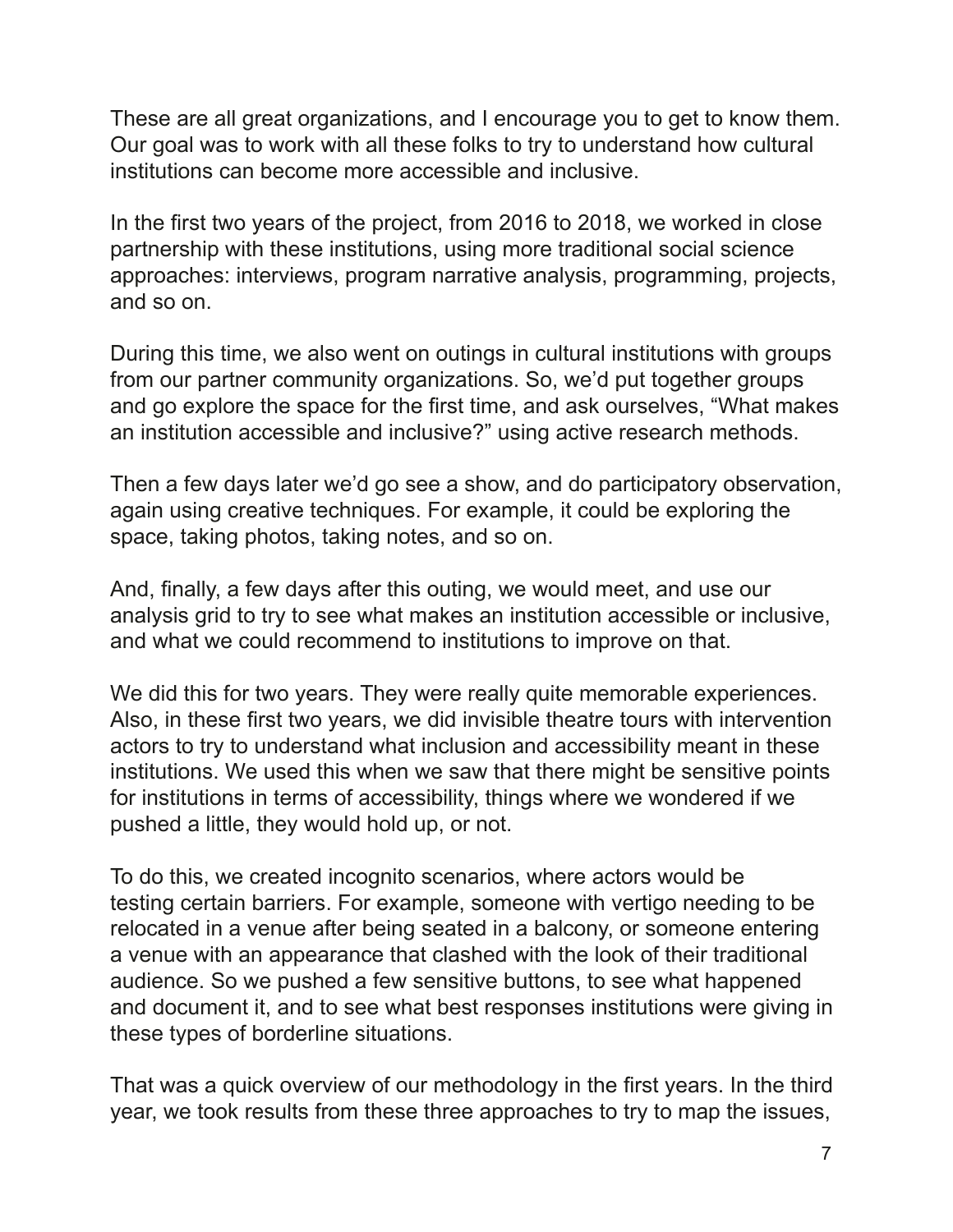and understand what the problems truly are in terms of accessibility and inclusion.

From this map, we worked to link the issues thematically. We then had thematic workshops where people discussed these problems and issues, and possible best solutions, in different ways. We developed collaborative methodologies for this step.

This past October at the Maison du Conseil des arts de Montréal, we took the results of these workshops and put them to the test in a co-writing forum to draw up a "cultural accessibility charter." Participants worked to validate the content, to see if what had come out of the workshops still made sense, so that we could gather it all up in a charter. We're presently in the process of refning this charter with institutions and partners.

What's interesting in this whole process of thinking about access is the defnition that it produced of the concept of accessibility. In other words, in this process we saw that people were using these concepts in very different ways, so things weren't always clear. By having so many different participants around the table, we had an opportunity to try to clarify overall meanings. We identifed three key concepts that can serve as a sort of ethical compass for cultural organizations and institutions. These concepts are accessibility, inclusion and equity. I'll give you some defnitions to refect on and fuel conversation.

Accessibility is the concept that brings us together this evening. When we scratched the surface, we saw that accessibility regroups a series of issues that relate to the factual possibility, or impossibility, for people to be users of cultural institutions, and to do so independently. So, in other words: can a person who wants to go to see a show, or to the library, and so on, can they do it by themself, or are there any barriers to using the institution? So that brings us to different types of accessibility issues:

Physical accessibility: Can a person move around the institution?

Social accessibility: Does the person feel comfortable there, do they feel welcome?

Geographic accessibility: Can a person simply go there, or do they live too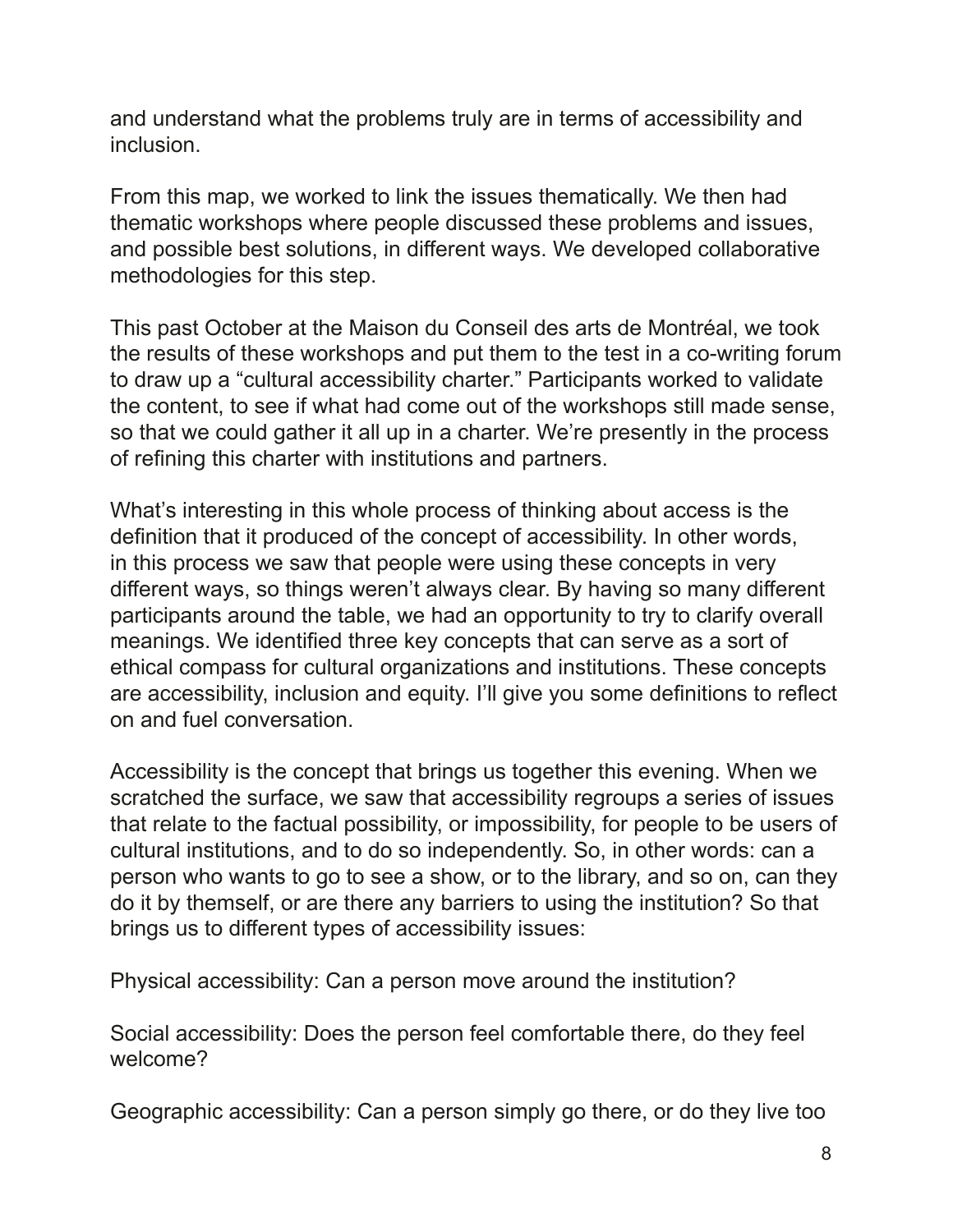far away for there to be actual cultural offerings nearby?

Economic accessibility: Can a person afford to go to a show, or are all ticket prices very expensive?

Accessibility of communication: Does the person understand the content, or is it jargon from a specialized art sector?

Over three years, we saw that there were issues related to these five themes, and that all five address the possibility, or not, for a person to decide independently to go and use a cultural institution.

A very important aspect here is to distinguish accessibility from approaches of inclusion. Inclusion approaches and the concept of inclusion itself appeared around the years 1990–2000, at the same time as the concept of cultural mediation. Basically, when you look at inclusion practices, it's about reaching out to people and bringing them in. It's not about ensuring that there aren't any barriers for people to use the institution, but trying to reach out to them where they are, in their communities.

There's been in recent years a surge of projects of this type in various cultural institutions. These are projects for families, school groups, or community groups. For example, it can be inviting a group to come and see a play, or having an integrated creation project that will be presented on stage, at the TNM for example, with various groups who deal with mental health or neurodevelopmental challenges. So this is another method of intervention for cultural institutions that's complementary to accessibility. Finally, the third category is that of equity. In the beginning, we didn't necessarily think about it. When we started this project, we didn't have the concept of equity in mind. But throughout the years working on the project, we realized that it was a major concern that we couldn't bypass.

Equity—the way that several organizations use it, whether it's Réalisatrices Équitables, who focus on the visibility of women flm directors, Femmes pour l'Équité en Théâtre, or Diversité artistique Montréal, who published a report on cultural equity processes relevant to artists of colour equity always comes down to the question of representation for certain communities that aren't necessarily minorities, but are minoritized, placed in a position of inferiority, and not by choice. It's a question of how to represent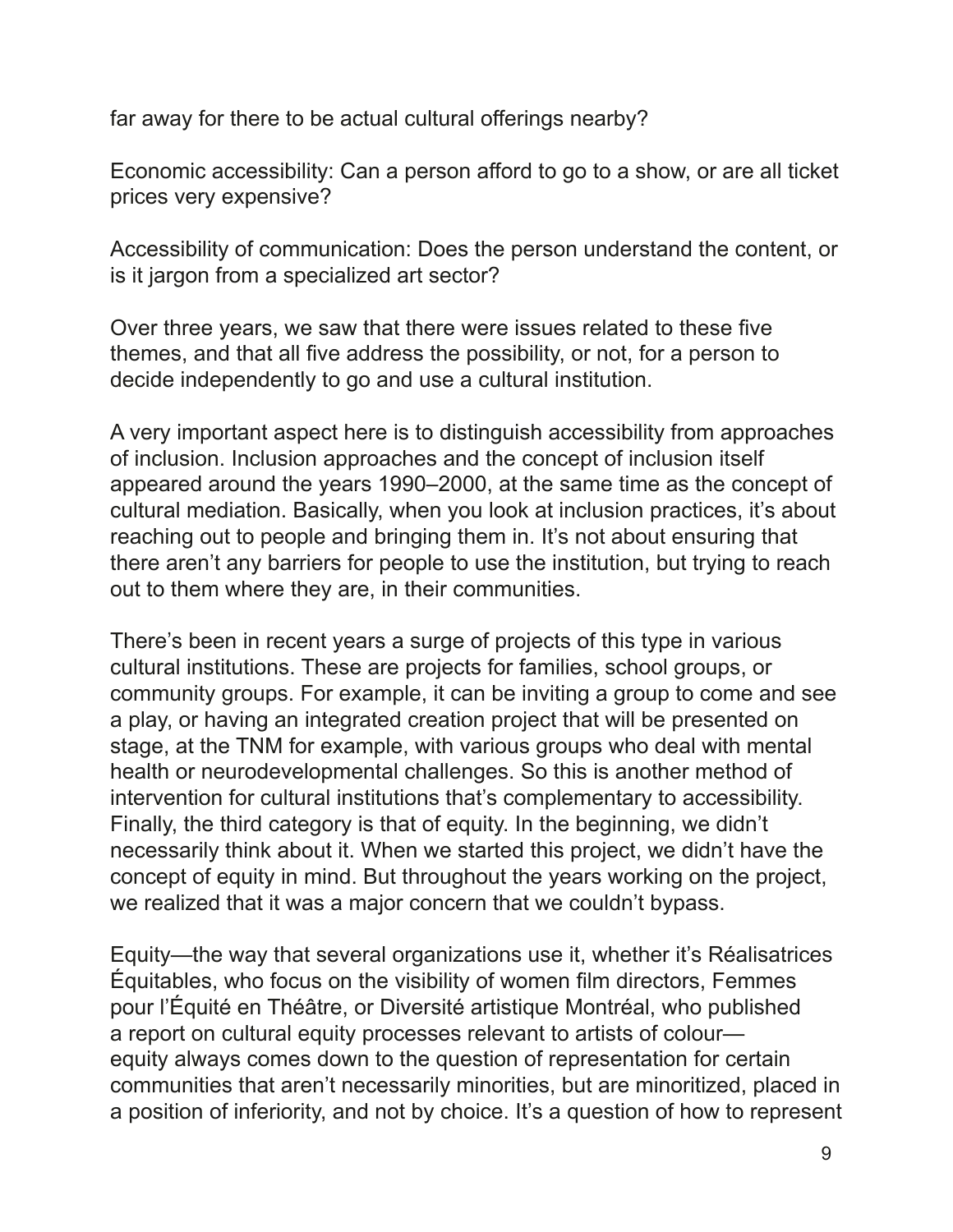these communities in cultural institutions and artistic creation.

There are different dimensions to this issue. First is the question of representation in work or creative teams. Who are the artists on stage, and who are those with artistic authority—the stage directors, choreographers, and so on, who ultimately decide on the artistic orientations of the works? It's an important issue.

There is also the question, in terms of equity, of diversity representation in works of art, meaning: are we representing minority or minoritized communities as caricatures, or are we doing it in an intelligent, feeling way that is true to reality and to whom these people are?

Finally, there's also the question of public and professional recognition, which faces many obstacles, in terms for example of juries and their criteria for excellence, or the ways in which works are presented to the audience. We feel that we can gather all of this under the concept of equity. I've summarized it in a table—I'll conclude by quickly presenting it—with these three concepts and the fact that they didn't surface in institutions at the same time.

Accessibility: Disability movements in the '70s and '80s pushed for the adoption of the Quebec law on disability rights, much as was the case with the Accessible Canada Act this year at the federal level.

And the field of accessibility is really a series of adaptation strategies. This is done by specializing services, for example by making arrangements so that people with reduced mobility can access the space, even if the space wasn't originally designed for it. At other times, specialized services will be created for certain communities in response to specifc needs. These adaptations for cultural offerings use a specialization logic.

There is another way of adapting spaces, and that is Universal Accessibility, which advocacy groups push for. It involves designing spaces from the start with services that everyone can use, regardless of their condition or reality. So there you have it for accessibility.

Inclusion: Mediation approaches, which are related to educational approaches and were already happening in institutions. These created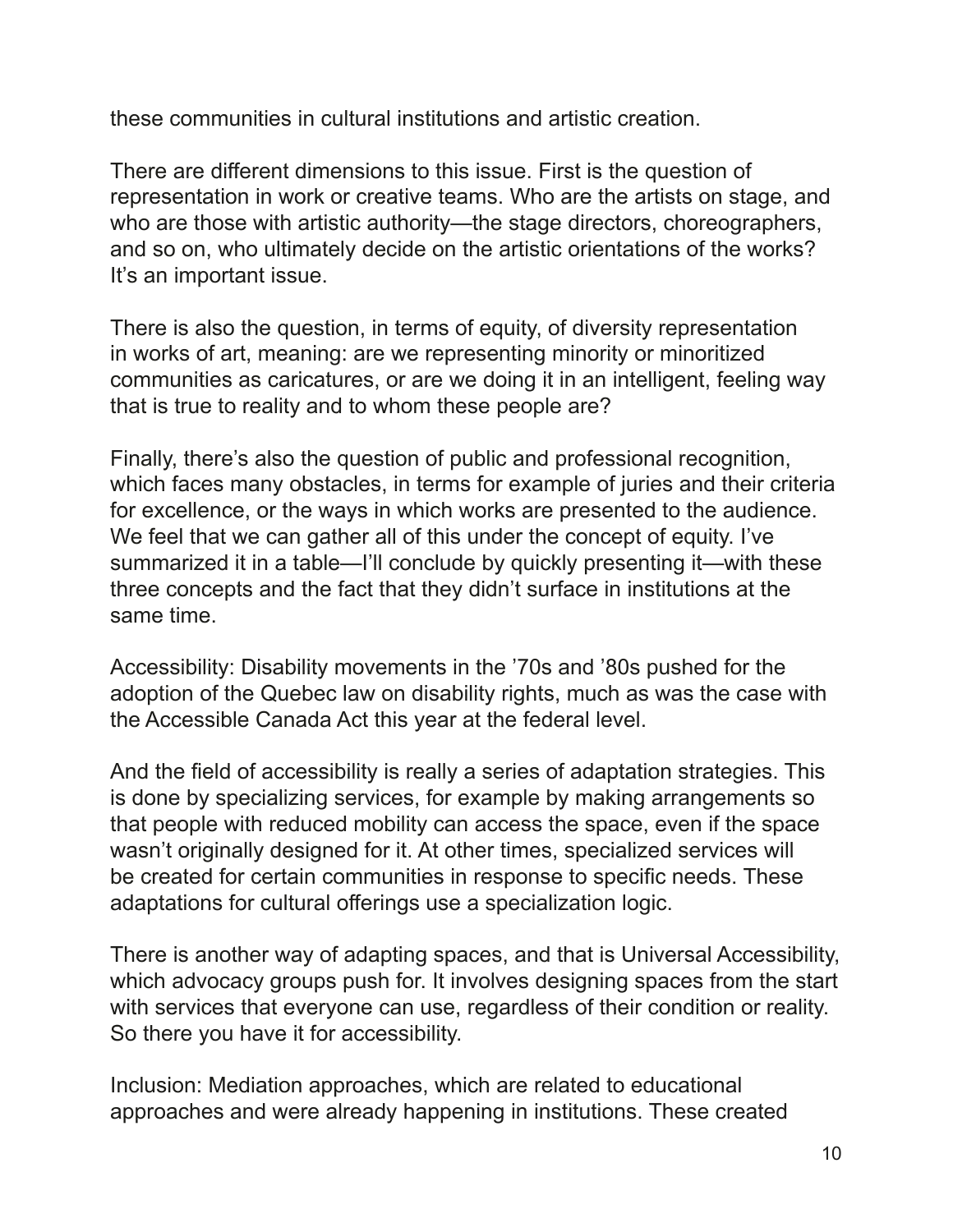excitement about cultural participation, and it's a concept that is widely used today.

And finally, the concept of equity, in terms of how we can arrive at fair or equal representation of social, cultural and artistic diversity. In recent years, advocacy in this area was mainly seen by women artists, artists of colour, and Indigenous artists. Advocacy also stems from Deaf artists, disabled artists, and various other art communities, but in the public realm, these three communities are the most visible.

This gives us a kind of compass that can help us find our way in responding to advocacy. What we are saying is that if institutions put everything in place to be accessible, inclusive and fair—by following their own path, as Tamar said, because there is no one perfect solution—we will have made good progress.

I'll conclude on that thought.

#### **Julie Tremble**

Hello. Thank you for being here, thank you for the invitation. Thank you very much also for your presentations, they were very interesting and inspiring.

Preparing this presentation gave me a lot of ideas. It was very stimulating. I'm "old style," I have notes here that I will probably read, because I'm not very good at public speaking, it makes me a little shy.

As Tamar said earlier, Vidéographe is a centre for research and dissemination of the moving image. We're interested in experimental and independent works in video, animation, documentary, and digital categories. It's quite broad.

More specifically, our activities focus on distribution in festivals, galleries, and various cultural dissemination venues. We also do screenings, exhibitions, creation support and training for artists, as well as publication. We're interested in the accessibility of our services and our activities, on the one hand, because we want to contribute to increasing the number of voices and ways of doing that are expressed through the moving image,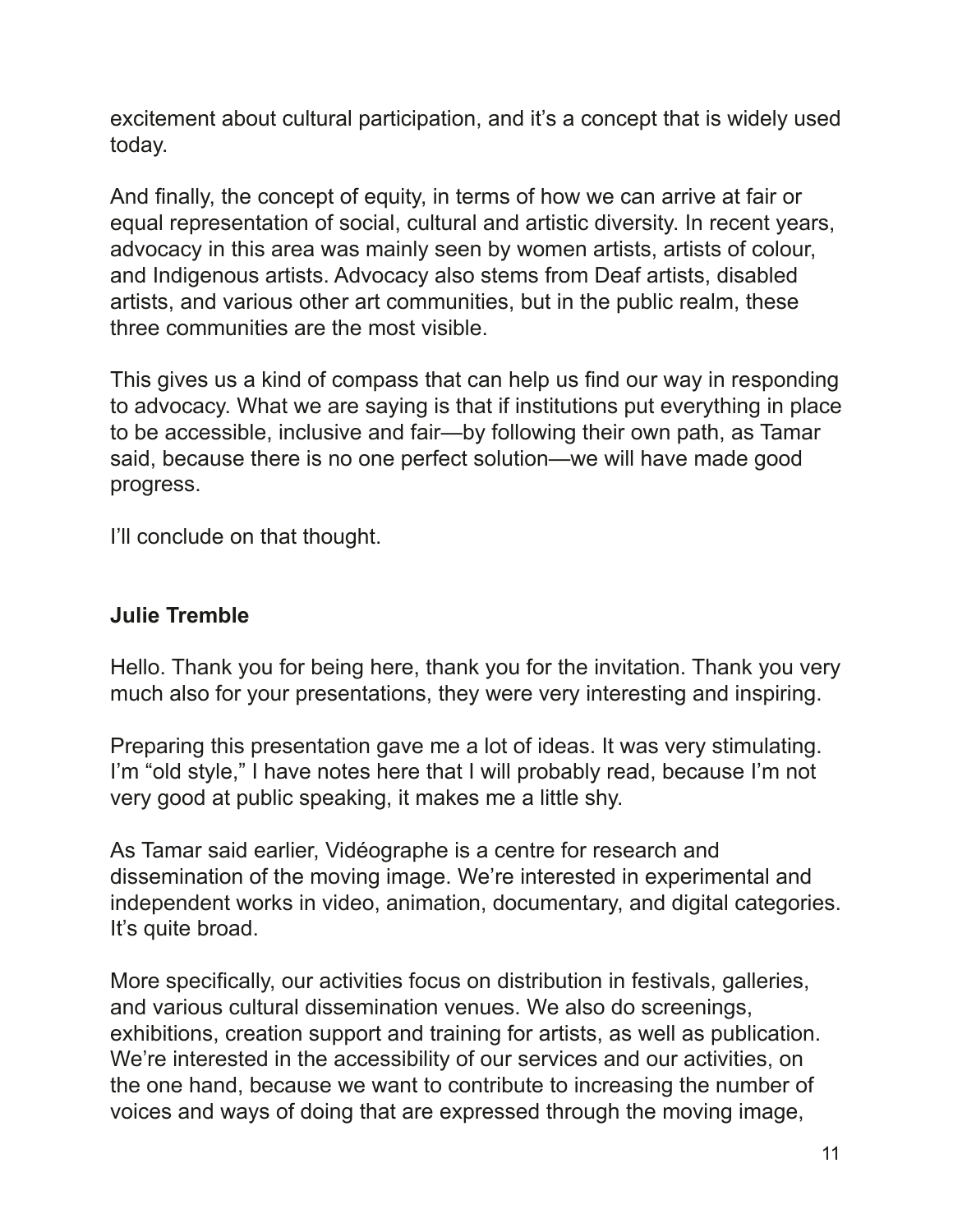and that enrich it. It's also because we want to share the works that we are curating with the greatest possible number of people.

I have to say that we started working on this about three years ago, so there's still a long road ahead. My presentation is a modest combination of initiatives, fndings and ideas. I even followed the work plan that we were given! [laughs]

So barriers at Vidéographe are in terms of access to services for artists, and accessibility to the works that are shown. Firstly, our spaces aren't wheelchair-accessible. We have a non-standard ramp, which enables wheelchair users to enter the building, but beyond that point, our editing rooms aren't accessible, and neither are the training spaces. We've developed a building renovation project for universal accessibility.

Also, it must be said that our medium is complex. It's a very technical medium in itself, and it includes other obstacles: there is the equipment, but then also software.

When I met Tiphaine and the group at SPiLL a few years ago, in 2016 I think, we had a conversation and she told me that one of the biggest issues for Deaf artists was in fnding professional development opportunities. Of course, professional development is important for all artists, and one of the things we chose as a solution was to provide training.

Our training was in French, but we experimented. At the request of an artist, we provided training with an interpreter. So there was the person giving the training, there was the interpreter, and there was a group of three people who were undergoing this training, which was about After Effects. It went really well. So then, we said to ourselves that this was something that could be done. And these solutions were in fact fairly simple ideas.

One other slightly more important initiative that we set up, also in professional development, was a creation research residency for Deaf artists. We worked with SPiLL again and particularly with Tiphaine, who helped us a lot, and gave us guidance to establish the framework of the residency. It's a broader framework than for our other residencies, because the plan was to be more fexible and to succeed in adapting to the project. Although I would say that we're already pretty fexible at Vidéographe,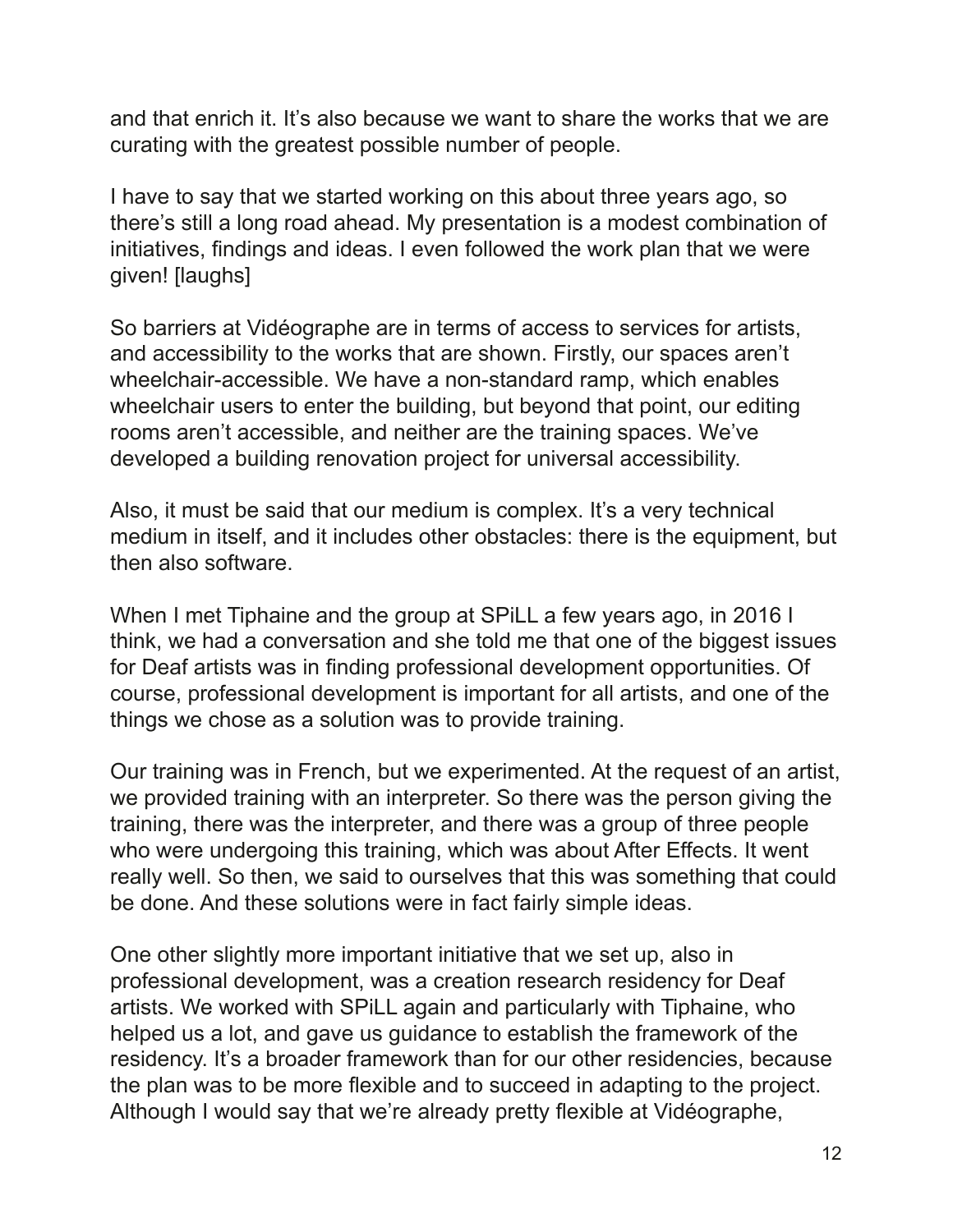really! [Laughs with the audience] Thanks!

Participants in the residency receive professional fees for their creation research work, and funding for their production budgets. We have regular meetings with the artists to ensure a follow-up and provide feedback, because it's more interesting for the artist to not to be alone with their project during a residency. We work with an interpreter if the person uses sign language, and we discuss the project's progression at every step. Afterwards, we organize public artist presentations in places other than Vidéographe, so that the artist's work will have a wider impact. And if work arose from the residence and the person is interested, we offer to distribute the work. The work then enters the collection, and is included in the "Vithèque" catalog on our website, and we can submit it to festivals. Next, there is also dissemination, which is done on different levels. The residency is held every two years, to give enough time to do the residency itself, and also to prepare it.

Two years ago, we welcomed a first artist, Sylvanie Tendron from France. She also took part in the residency at Est-Nord-Est with SPiLL. As part of her residency with us, she produced three new works. There are monobands, and also some work that can be more "installative." We did a presentation at Dazibao, where she introduced her work as a projection and presentation, as we are doing now, and another presentation during a visit with AXENÉO7, in Gatineau. She spent a week there, and she was also able to meet the community. Her presentation there was more in the form of an exhibition, or installation, where she arranged her work in space.

Afterwards, she agreed to add her entire corpus to our collection. We also do online programming on our site. These are free-access programs that are up on our "Vithèque" for three months. So we did this with a program of her work. Also, one of her pieces was integrated into a projection that we organized at Alexandraplatz this summer. It's like trying to fnd different and varied ways to support the work.

This year, we're welcoming Cai Glover, who's a choreographer and dancer. He'll be developing a choreography based on poetry in sign language, in ASL, and will make a video dance. We'll be giving a presentation at Dazibao, but we also want to stage a performance with another partner I'm thinking of in the Outaouais-Ottawa region… I already have this partner in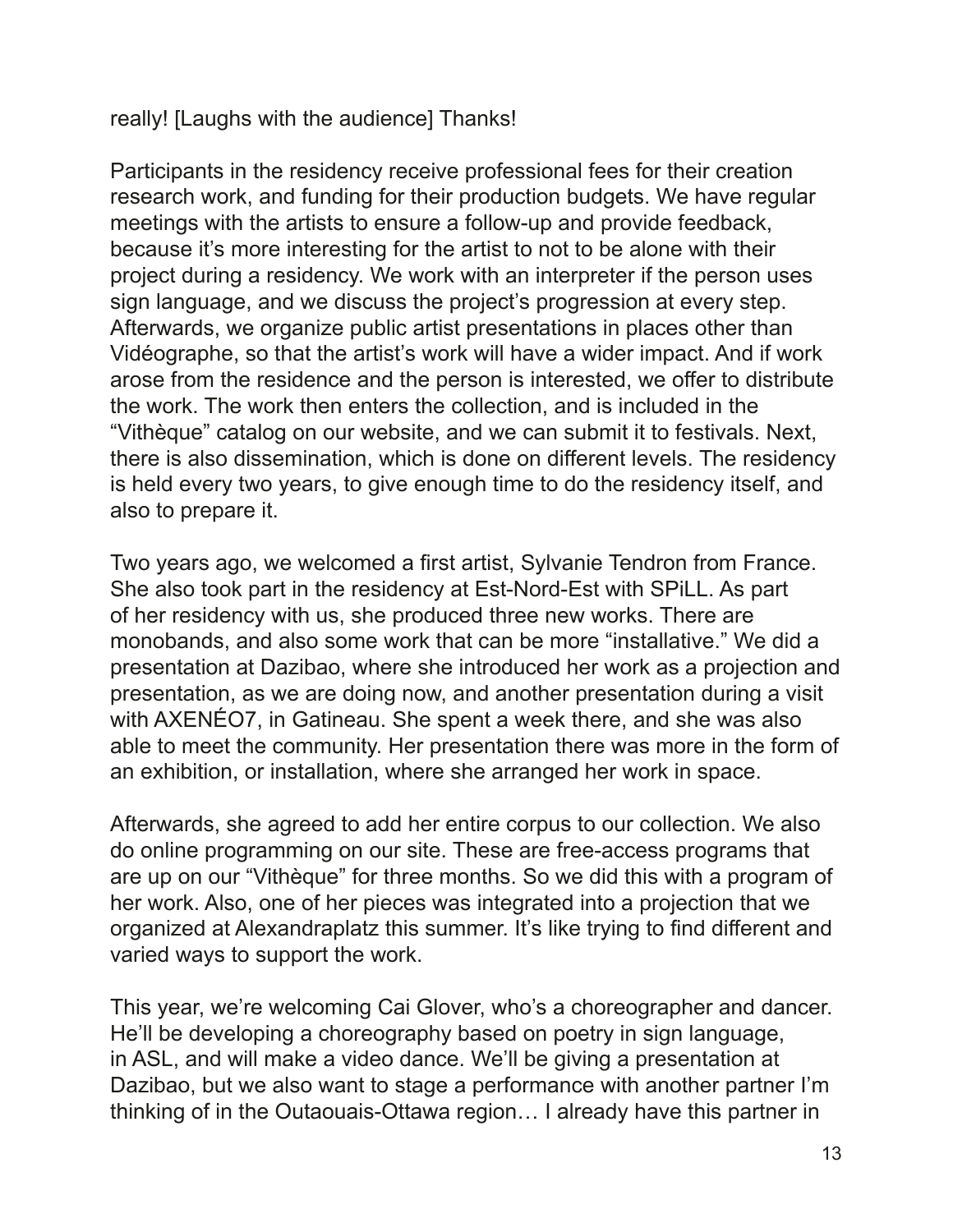mind, but I can't tell you, because I haven't asked them yet, but I'm pretty sure it's going to be fine! [laughs] We can't wait, we're very excited. Working on this project enabled us to assess what was in place at Vidéographe, that is to say, not much, and to develop best practices and give ourselves more precise goals as well. We were able to meet resources who help us work better by following Deaf standards. For example, we made a video montage of a presentation by Sylvanie. But when we showed it to the interpreter we were working with, she told us: "This montage was done for hearing people. If you're Deaf, if you use sign language, it's completely inappropriate." So we said, "Ah, okay, very well," and she showed us how to make a video that would work for an artist's presentation. I think what's important, when you want to increase accessibility, is to get started and do a project, either a short presentation, or something more elaborate. It's by working that we can find perspective in our ways of doing, see our shortcomings, and look for solutions. We were talking earlier about not being afraid of making mistakes, of saying, "Well, at least I learned something!"

The steps we put in place, and that we take for specific projects can then be applied for other projects, so as to gradually integrate all these attitudes within all aspects of the organization, so that they become reflexes. If we don't do anything, it's not going to happen.

I also believe, truly deeply, that we must collaborate with partners when we want to set up these projects. Partners who are or know resources, strategies and better ways of doing things. This is to ensure that we take relevant actions that will reach the people we want to reach, and which will be useful, and not just for us, especially not just for us.

Now, as we were asked to bring concrete things to the table, my other concrete thing is a fabulous talent for budgets! [laughs] When you decide to embark on this path, I think it's a good idea to assess your space, your communication tools, your events and how they happen, and to give yourself concrete objectives. For example, this year we'd like to organize four artist presentations with interpreters. It depends on what you want to do.

Then, you assess it, and see how much it will cost. You put it in your annual budget, and that ensures you won't forget it, because you have a budget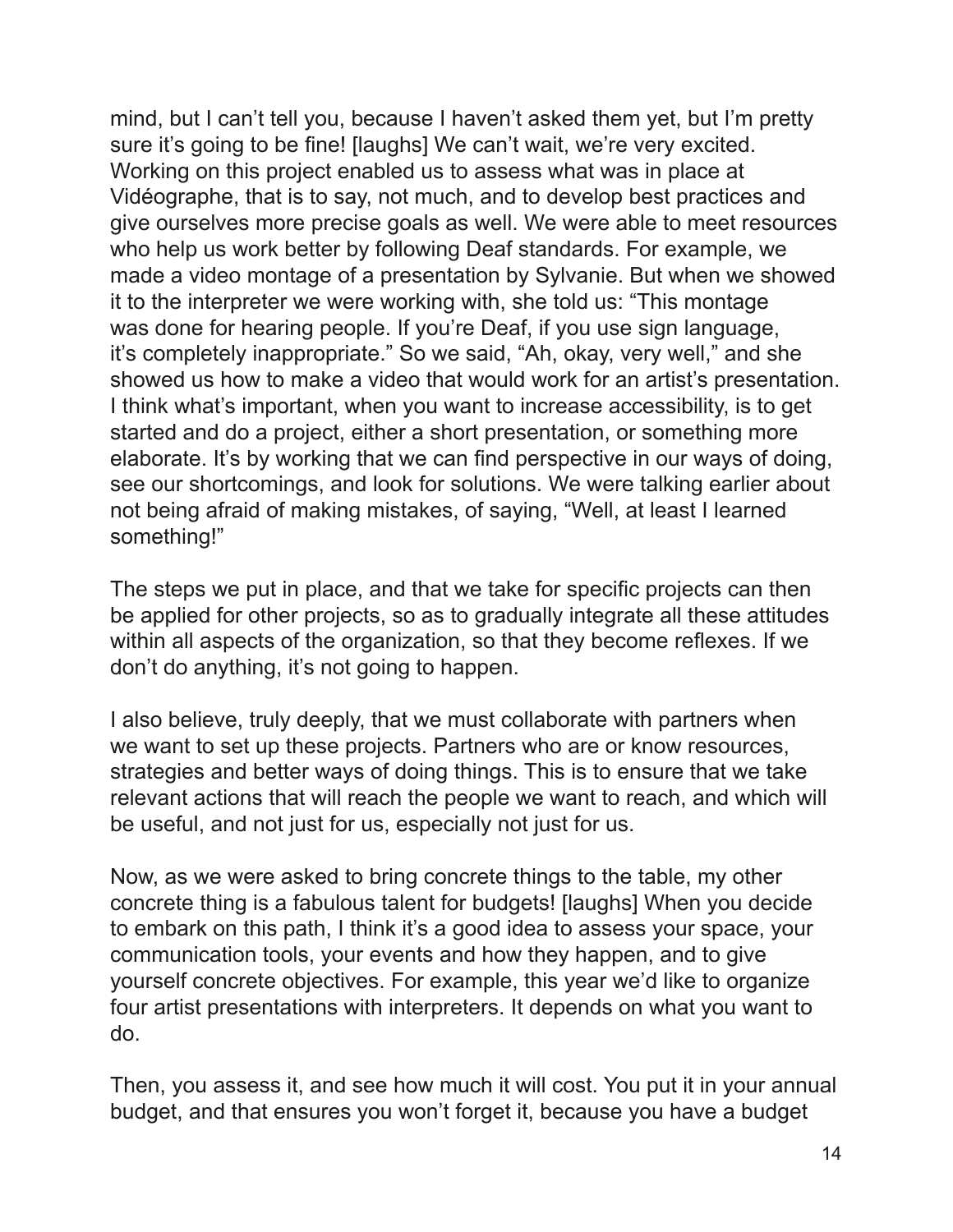line. Most importantly, it enables you to prioritize your actions according to the people who are there, the resources you have, and then to include these actions in a continuous development. One year, you'll take a few steps. The following year, you'll build on that. There is this line of continuity.

Now, I could go on talking about a lot of things. I'm very excited, because there's going to be a presentation on websites and interfaces, and so on. It's going to be fascinating, I can't wait. How do we set things up for projections? How do we set up experimental works? I still have questions about so many things. Images, for instance, for people who see less or can't see…

I'll stop here, except to mention that we've begun to work a lot with Deaf artists, but we're also very interested in other ideas or projects that people may have. The whole team is very excited about that. It's very stimulating intellectually, and artistically, and creatively.

In conclusion, I'll be presenting a video by Sylvanie, which she made during her residency. In the video, she signs a text by Virginie Despentes, a French feminist philosopher. The video is in LSF, so I'm going to show the text at the beginning, followed by the video, because I think for most people here, LSF is not… accessible.

### **(End of transcription)**

Transcription and translation : Marie Lauzon, C. Tran. (Canada) & Nicole Champagne

To cite this conference: Tiphaine Girault, William-Jacomo Beauchemin, Julie Tremble, "Bonnes pratiques et modèles institutionnels [Best practices and institutional models]" (5 December 2019). Conference presented as part of OBORO and Spectrum Productions' *Interrogating Access* series. Available online: http://www.oboro.net/en/activity/best-practices-and-institutionalmodels-0